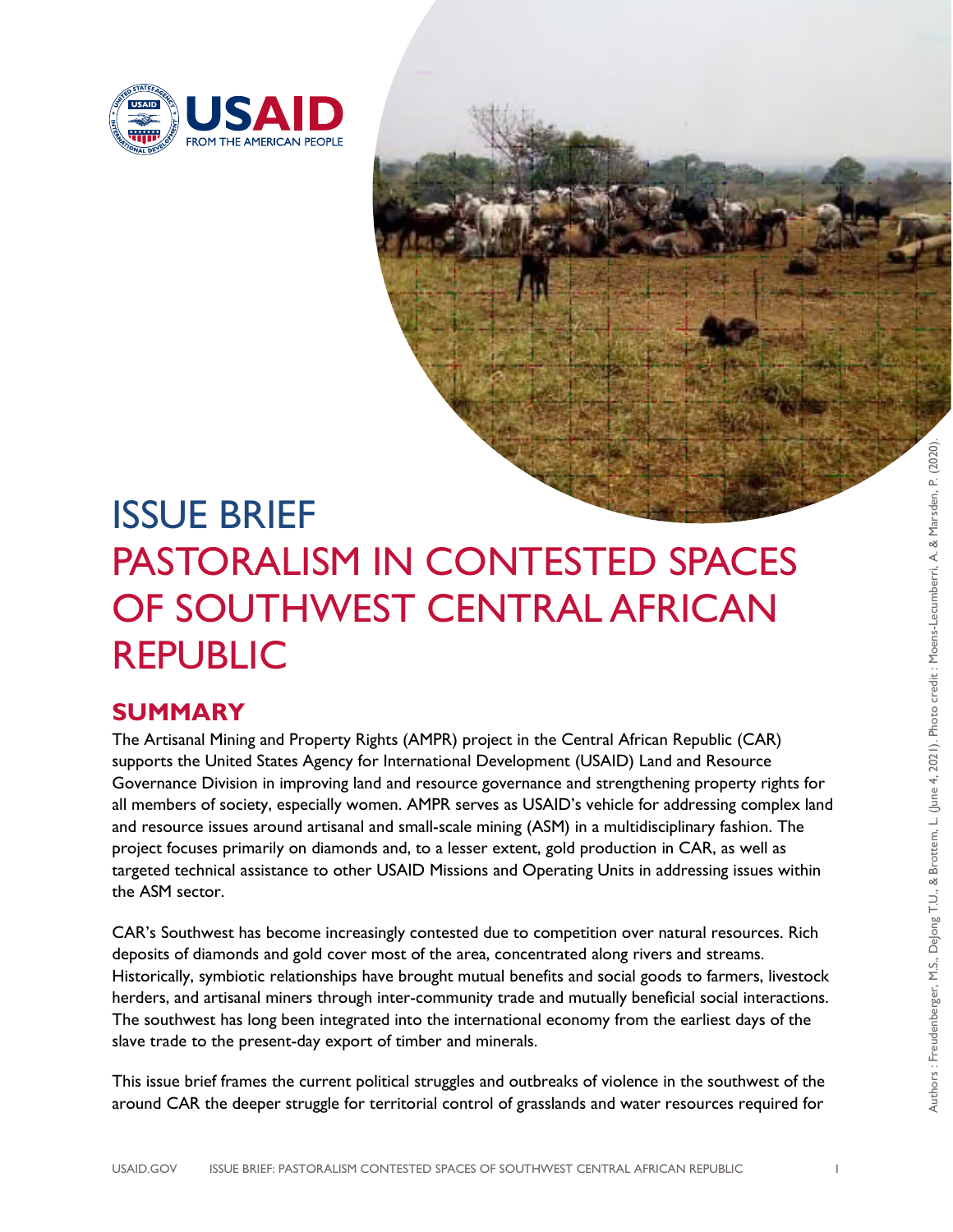livestock production. While generic descriptions of the country at times highlight the complex interactions between artisanal mining and livestock production, little in-depth empirical analysis was carried out until the USAID projects in the country began to examine the nuanced relationships between herding diamond mining and farming communities. Field assessments summarized here highlight the many types of issues confronted by Fulani pastoralists in their relations with farming and artisanal mining communities. Weak land governance, within the context of a fragile state, exacerbates the effects of environmental change and resource scarcity. Recently, coalitions have been created between politically motivated insurgency groups and some pastoralist groups that have led to insecurity and violence in the country.<sup>1</sup> Recent applied field research carried out by USAID through Concordis International and its own field assessments2 offers pragmatic proposals addressed to stakeholder groups to address current conflicts between pastoralist, sedentary, and artisanal mining communities in southwest CAR (Moens-Lecumberri & Marsden, 2021).

# **EVOLUTION OF PASTORALISM IN SOUTHWEST CAR**

Pastoralism is a dryland livelihood production system that has long been practiced in the Central African Republic. Ethnic groups known by the labels of Fulani in English, Peulh in French, FulBe in their own language, and sub-groupings like Mbororo raise cattle and small ruminants and traverse southern prefectures. Fulani are often settled or semi-settled and live in one place for most of the year. These settlements are found throughout the southwest; the pastoralists are commonly referred to as "Central African Fulani citizens." These pastoralists contrast with the long-distance herders referred to as "transhumant pastoralists," those who herd their livestock over vast spaces from the north to the south and back in search of pastures and water.

Until the 1920s, cattle raising was largely unknown in what was at the time the French territory of Oubangui Chari (Suchal, 1967, pp. 137-149). However, the vast grasslands and dense networks of rivers in CAR have long attracted pastoralist people from across the Sahel. Migratory routes reaching back to at least the early colonial period continue to this day, but are now being renegotiated between pastoralists and sedentary farming communities. Unequal power relations between pastoralist and sedentary communities contribute to violent confrontations, a process also associated with increasingly widespread criminality and extortion.

The Fulani are an ethnic population found throughout West and Central Africa numbering in the tens of millions and with hundreds of sub-clans. The first Mbororo Fulani arrived in the French colony in the early 1920s (Butrais, 1994; Chauvin & Seignobos, 2013; INRAM, 2017). Colonial authorities encouraged the development of the livestock sector by investing in veterinary services and milk processing facilities, like those of the Sarki company. The post-independence government continued this policy by instituting territorial land use plans, called *Plans d'Exploitation et d'Aménagement* (Exploitation and Organization Plans [PEA]) that divided the country into protected areas, mining zones, and hunting areas. Despite the good intention of these territorial plans, they were difficult to enforce. Over the years, Fulani progressively expanded toward the Oubangui river and the plateau of the northwest, and by the 1970s,

<sup>&</sup>lt;sup>1</sup> These events are much more deeply covered in other key publications like: Dukhan (2018); Glawion & de Vries (2018); Schouten & Kalessopo (2019); and International Crisis Group (2021b).

<sup>&</sup>lt;sup>2</sup> See USAID Quarterly Reports and other project documentation on USAID Landlinks website: [https://land](https://land-links.org/project/property-rights-and-artisanal-diamond-development-central-african-republic/)[links.org/project/property-rights-and-artisanal-diamond-development-central-african-republic/](https://land-links.org/project/property-rights-and-artisanal-diamond-development-central-african-republic/)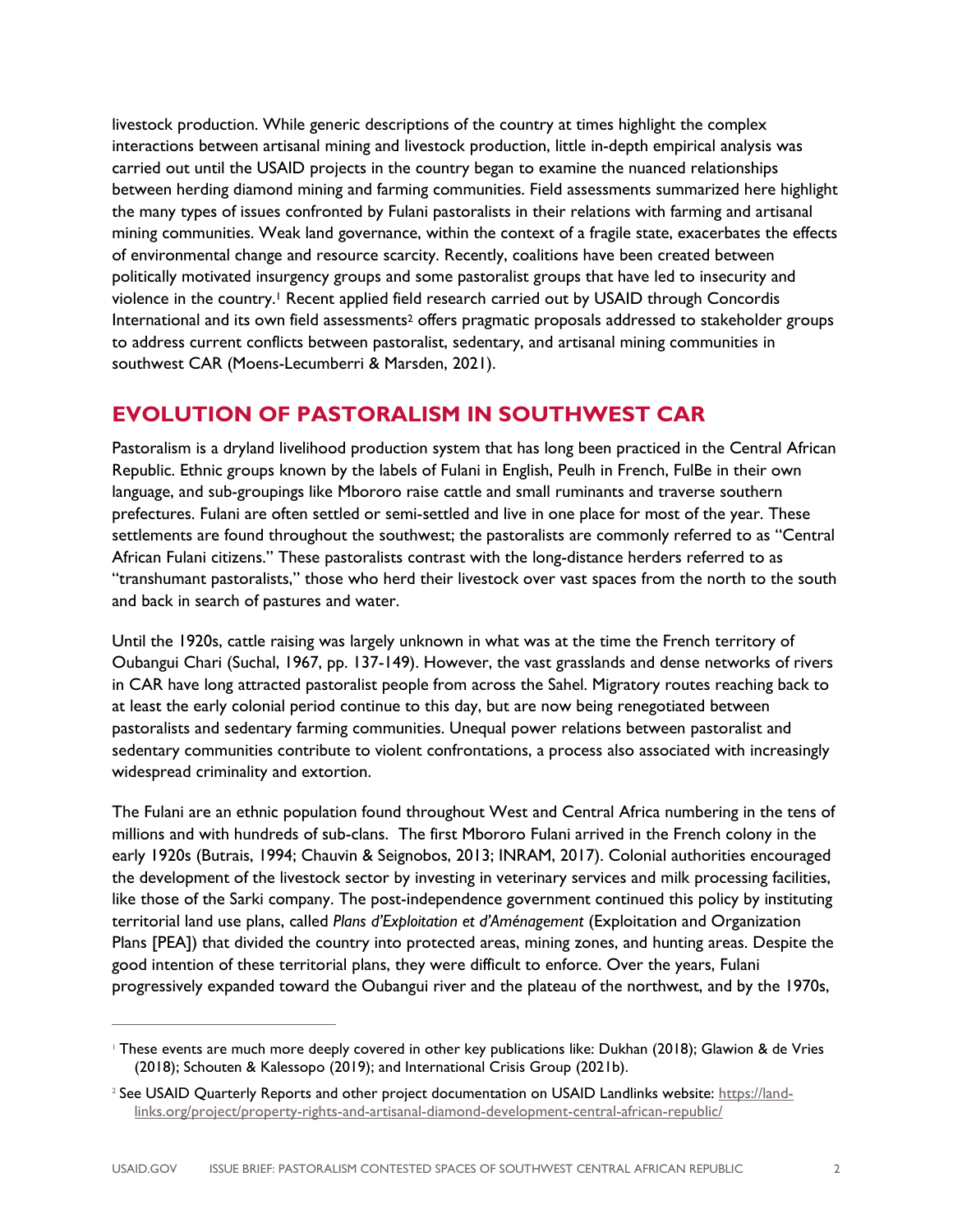they were further disbursed throughout the country in small encampments recognized officially by the government. These communities are Central African citizens even though they are often treated as a minority population and suffer from a lack of access to services. The pastoralist groups moved further southward following the great Sahelian droughts of the 1980s (Chauvin & Seignobos, 2013). Tsetse fly eradication further facilitated pastoral livestock penetration into sub-humid parts of the country (Vircoulon 2021).

During the dry season, herds move south along well-established transhumance livestock corridors and then with the return of the rains, move back north to more abundant pasture and less disease. The *Ardo*, or male representative of clan and family units, negotiate with villages along the transhumant routes for access to pasture, water points, and trading opportunities for hides, meat and milk. The territorial negotiation process continues to this day and leads to oral agreements that spell out sanctions and compensation linked to livestock damage to field crops of sedentary agricultural communities..

Field research carried out by the World Wide Fund for Nature (then the World Wildlife Fund) in the late 1990s near the Special Reserve of Dzanga Sangha illustrated the symbiotic relationships between pastoralist and agrarian communities (Freudenberger & Mogba, 1998). The farming communities held the upper hand in determining where the Fulani encampments would be located so as not to damage field crop production or diamond mining. Pastoralist encampments were located on the outskirts of farming villages. Despite the separation, cultural and economic exchanges linked the communities, including inter-marriage. Tensions surfaced from time to time. Fulani complained that prime lowland grazing areas near the SCED-Ndéléngue mining camp were being damaged by diamond diggers and that open pits created a hazard for Fulani and their cattle.

By the early 1990s, the transhumant pastoralist economy began to change dramatically. Pastoralists from the neighboring countries of Chad and Sudan pushed further into the country. Transhumant pastoralists were increasingly armed and equipped with the latest weapons, vehicles, and communication devices (International Crisis Group, 2014). The end of Chad's civil war and the rise of President Idriss Déby opened the door for his military entourage to invest in large herds of thousands of heads of cattle and small ruminants (Chauvin, 2015). High-ranking officers and other elite began hiring Fulani to manage their herds (International Crisis Group, 2021, pp. 18-21). Armed individuals associated with the Chadian regime began periodically intervening in disputes related to livestock, which increased suspicion of pastoralists in local communities (Vircoulon 2021).

"Push" factors of drought and environmental degradation and "pull" factors of a lightly populated CAR with rich pastures and water points contribute to the expansion of transhumant pastoralism into the northwest and southwest of the country. The meat markets of Bangui and other urban centers also incentivize the commercialization of the sector. Up until the conflict of 2013-2014, transhumant pastoralists from Chad, known as "Ouada" and "Akou," as well as those from Sudan, directed livestock to these urban meat markets but insecurity in both rural and urban areas has greatly disrupted marketing (Arditi, 2009, pp. 37-51).

The rise of Seleka in 2013 profoundly transformed the pastoralist economy in southwest CAR. Seleka and other armed groups such as 3R (Return, Reclamation, Rehabilitation) and allied groups like the *Unité pour la paix en Centrafrique* (Union for Peace in Central African Republic, [UPC]) and Siriri emerged during the recent turbulent years. Some like the 3R held that they were defending herders from attacks from anti-Balaka self-defense groups. While the struggles and outbreaks of violence of that period were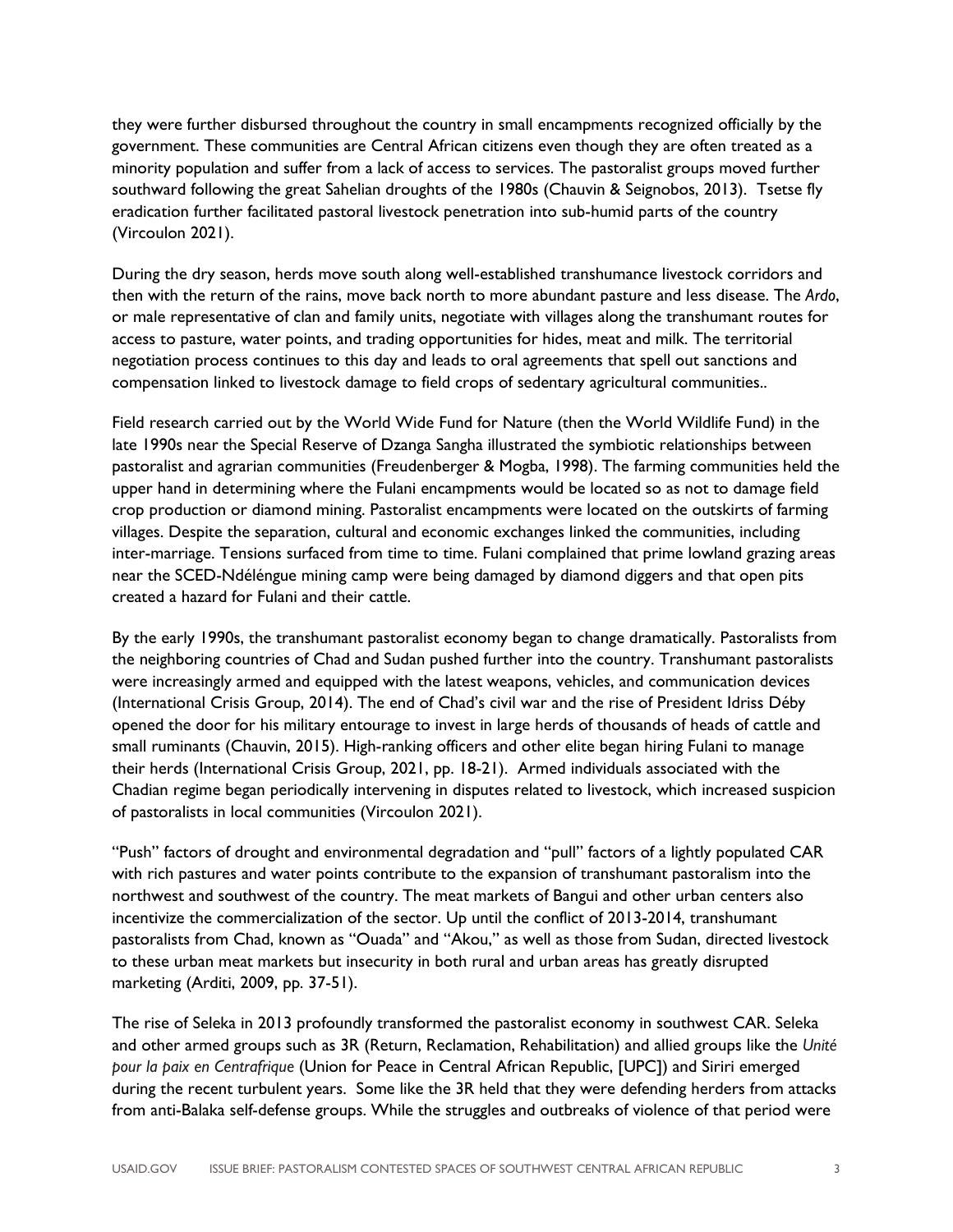often framed as pitting Muslims against Christians, this oversimplified the situation. When Seleka took over the country, commanders engaged the Fulani to help them carry out incursions, lead patrols, and man roadblocks. More generally, pastoral livestock movements and commerce became intertwined with rebel activities and other forms of insecurity and black-market activities across the country (Vircoulon 2021).

Certainly, the 3R and UPC are Fulani-dominated armed groups that are undeniably involved in trafficking and illegal taxation related to minerals, but mainly involve transhumance pastoralists and pastoralist herders working for elites in CAR and neighboring countries (International Crisis Group, 2021, pp. 18-21). The Sango-speaking Fulani who have built up longstanding ties with local communities through trade relations and marriages became interpreters and informants. From the perspective of the farming communities, the Fulani were seen as complicit in the abuses by the occupying Seleka (Schouten & Kalessopo, 2019). The collective memory of these predations remains vivid due to the significant loss of life and property at the hands of Seleka during that period (USAID, 2016). The opposition of the pastoralist-allied rebel groups, 3R and MPC, to the Khartoum Peace Agreement of 2019 further entrenched public hostility towards members of the Fulani ethnic group (Vircoulon 2021).

Reprisals by the anti-Balaka self-defense forces against the Seleka and associated groups led to attacks on sedentary and transhumant pastoralist. For this reason, resident pastoralists from the southwest fled with their livestock to neighboring Cameroon where they also faced harassment from the authorities and local communities (USAID, 2016). When they returned after the cessation of hostilities, they sometimes found that the livestock corridors and grazing reserves once set aside for them had been occupied by farmers. The breakdown of previous norms and rules was compounded by extortion from government officials and farmers, which the returnees viewed as opportunistic and unjustified (Schouten & Kalessopo, 2017). The principal strategy of the 3R rebel group from 2015 to 2019 was to retake control of the municipalities historically administered for livestock production (FR: *commune d'elevage*) from anti-Balaka forces (Vircoulon 2021). The group's actions secured parts of western CAR for pastoral livestock but they also set the stage for ongoing power struggles between the rebel group and Fulani customary authorities (ibid). These struggles have further complicated efforts to clarify resource rights and modes of shared resource access.

The relationship between armed groups and pastoralists in the southwest has been the subject of much speculation and debate, fueled in part by the lack of strong empirical evidence. Field research carried out by the PRADD II and AMPR projects shows that pastoralist, farming, and artisanal mining communities face predation from many quarters through informal taxation and extortion (Jaillon & de Brier, 2019; Moens-Lecumberri & Marsden, 2021; USAID, 2016). Pastoralists are in a particularly vulnerable situation because their herds represent walking wealth. Since livestock herds are difficult to protect, pastoralists seek whatever protection they can find from banditry, cattle rustling, and other predations because the state cannot ensure their own security. This longstanding inability of the Central African government to provide even the most basic security and services to rural populations has been well presented elsewhere (Glawion & DeVrioes, 2018). For this reason, some contend that Fulani pastoralists rely upon armed groups like the 3R and UPC to provide protection. However, this could be a narrative created by the armed groups themselves to justify their illegal activities of forcibly taking rents in exchange for this "protection." Indeed, recent UN reporting documents report the opposite by citing more cases of pastoralists fleeing Fulani-dominated armed groups than those working in concert with them (U.N. Security Council, 2020). This was well documented by the PRADD II team during meetings with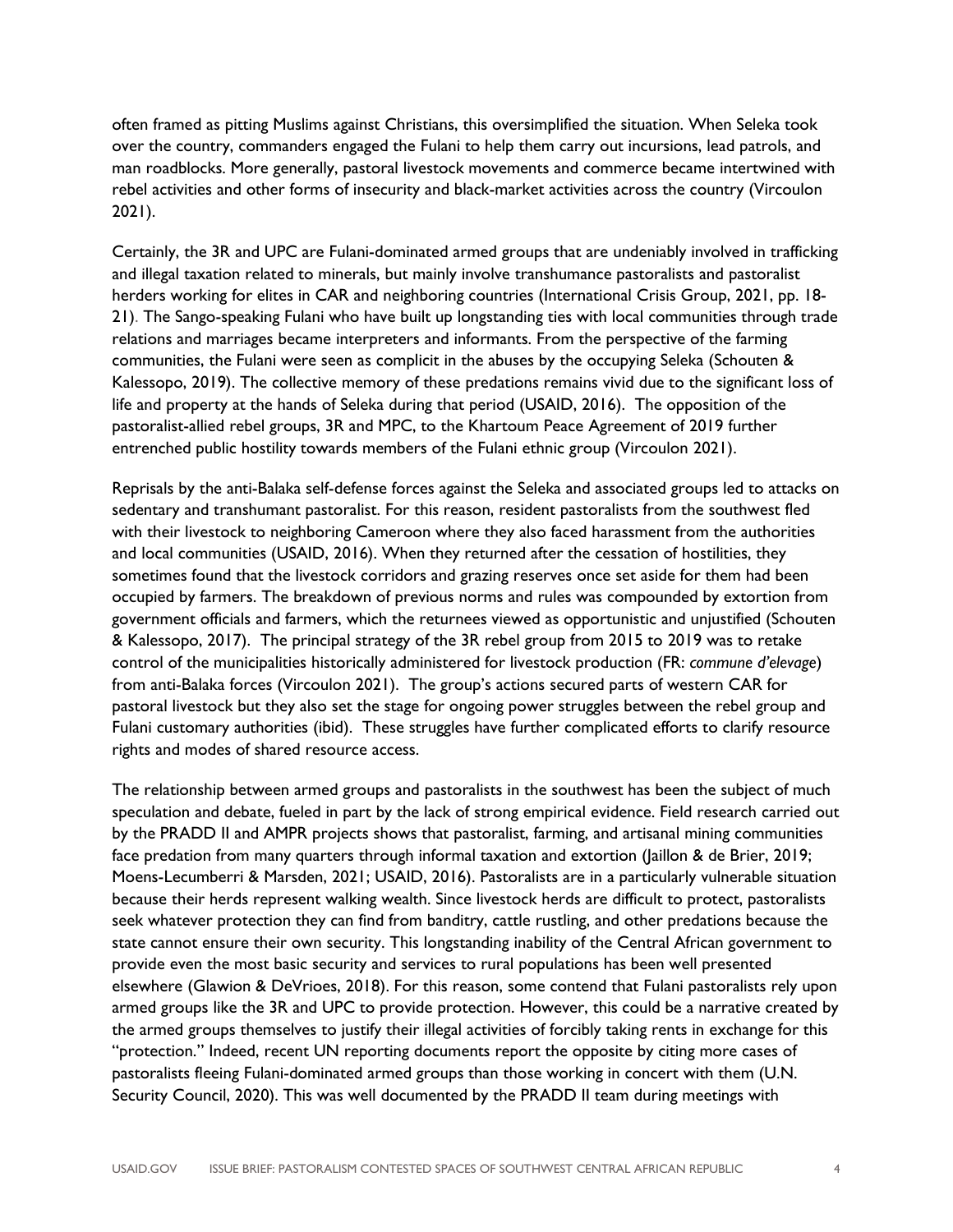pastoralist and diamond traders in Cameroon in 2016 (USAID, 2016). Led by warlords, these armed militias are known to be linked in complex ways to regional criminal enterprises (Agger, 2015; Dukhan, 2018), including illegal gold and diamond mining and trafficking (Jaillon & de Brier, 2019).

Field research carried out in 2020 by Concordis International with USAID funding documented in considerable depth how the 2013-2014 crisis displaced semi-settled pastoralists who had long been in CAR. Traditional cycles of north-south transhumance were also disrupted. Farmers took advantage of the fleeing Central African pastoralists to neighboring Cameroon to encroach upon livestock corridors and lands reserved for pastures. The Concordis study focus group discussions and interviews led to the same conclusion - the root cause of many contemporary conflicts in the southwest is the growing occupation of these pasture zones by other user groups. To compound this growing competition over resources, "new" transhumants—herders from other parts of the country, Chad, and Cameroon—are also keen to graze their livestock in these areas and often they are heavily armed and equipped with the latest communication technologies.

The Concordis study showed that at least 50 percent of the herder respondents reported having been attacked by 3R, 15 percent by anti-Balaka groups, and 5 percent by unnamed armed groups in the 12 months prior to the research. This showed that groups perceived as "protecting" pastoralists are in fact their biggest predators. At least 50 percent have been victims of cattle rustling and at least 25 percent have been taxed illegally by either an armed group or by the authorities (Moens-Lecumberri & Marsden, 2021, pp. 37). As the local authorities in Carnot said, "When 3R arrive in the village, they tell communities, 'Don't be scared, we won't hurt you; we've only come for the herders'" (Moens-Lecumberri & Marsden, 2021, pp. 2-3). Pastoralist groups living in the southwest are caught in the middle of a difficult situation; they are preyed upon by 3R militias and allied armed groups while also facing suspicion from artisanal miners and sedentary agricultural communities for colluding with the militias. Confronted by abuses from all sides, they feel forced to take matters into their own hands, which has led to increasingly armed cattle herders.

While sedentary Fulani Central African merchants and traders are major players in the minerals trade, Fulani pastoralists are not generally involved in the minerals trade and have limited personal or commercial engagement with artisanal miners beyond the limited sale of milk and meat. It should not be forgotten that Central African Fulani ethnic groups have long been present in the country with many now settling down in urban centers and becoming successful traders, often linked in some fashion with the artisanal mining sector. Among the approximately 800 interviews carried out by Concordis International, only three Fulani respondents admitted first-hand knowledge of herders engaging in the diamond trade with Cameroon (Moens-Lecumberri & Marsden, 2021, pp. 2-3). Still, some speculate that herders may transport stones. As one focus group admitted in Nassolé, "some [herders] are involved in mining and buy diamonds illegally, taking advantage of the movement of their livestock to transport it to neighboring Cameroon, where they sell it at a higher price...this enforces the climate of mistrust between financiers and artisanal miners" (Moens-Lecumberri & Marsden, 2021, pp. 31). Like many merchants, some Fulani mineral traders, both legal and illegal, are certainly livestock owners, though there is no evidence of them using the movement of herds to smuggle, given how easy it is to move minerals across the country's porous borders without resorting to high-risk movements of livestock.

The unstable security situation faced by the most vulnerable of the Fulani peoples, the herders themselves, hurts all. For farming communities and urban consumers in the southwest, butchers who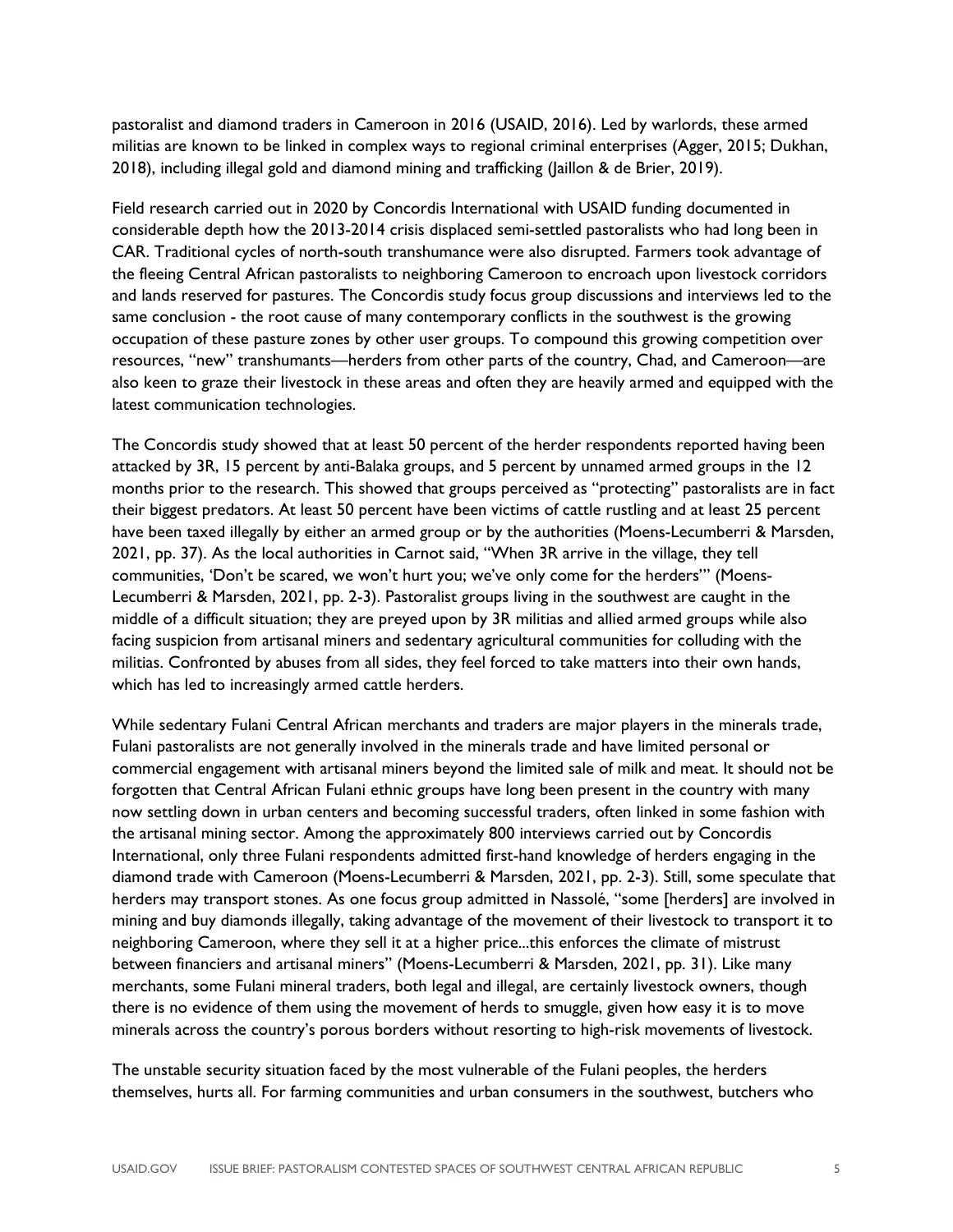once bought cattle and small livestock from Fulani herders living nearby cannot be assured of regular supplies. Even Fulani women fear trading milk in local markets or with their neighbors. The Fulani ethnic group, whether herders or merchants and traders, collectively face suspicions and predations of those little understanding or sympathy for their situation. These are just some of the many consequences of the breakdown of resource governance and community relationships during the CAR crisis.

# **CONCLUSIONS AND RECOMMENDATIONS**

Deep-seated political and economic instability is linked in part to shifting dynamics around pastoralism and the evolving relationships between pastoralists with armed groups and sedentary communities engaged in other livelihoods like mining and farming. Traditional and statutory land management institutions have collapsed over the decades, thereby rendering large parts of the country as de facto open-access resource tenure regimes. Yet within this complex situation, new land governance arrangements are being negotiated among various actors struggling to control access to surface and subsurface resources.

USAID-funded research suggests that a nuanced approach to conflict management in southwestern CAR is needed to respond to these complex social dynamics (Moens-Lecumberri & Marsden, 2021). Unfortunately, the issue is politicized and polemicized which makes policy dialogue difficult. While there is much scope to kindle or renew mutually beneficial collaboration built on generations of interdependence by pastoralists, solutions must be locally owned and accompanied by dialogue and peacebuilding to break through the hostilities and tit-for-tat attacks. Outsiders, government, and donor agencies must promote local solutions for strengthening land governance systems for vulnerable peoples like pastoralist Fulani in a bid to restablish intercommunity trust and undermine the current spiral of violence and marginalization that now characterizes the southwest of the country.

#### **RECOMMENDATIONS TO CENTRAL AFRICAN GOVERNMENT POLICYMAKERS**

**Facilitate Renegotiation of Livestock Routes:** The Central African government with the support of the international donor community should monitor livestock migration to improve knowledge of cattle movements (itinerary, size of herds, concentration areas, etc.). This supports measures taken to strengthen bilateral cooperation, following the 2012 CAR-Chad Commission, to regulate Chadian transhumance to CAR. Political engagement is needed between both countries to negotiate a charter demarcating livestock migration corridors from the north of the country to the southwest, vaccination points, and cattle markets, the roles of local conflict management and prevention committees, and provision of security for transhumance movements. This would entail supporting conflict management entities like the *Comités de Paix et de la Réconcilation* (Peace and Reconciliation Committees [CLPRs]) to facilitate dialogue to resolve disputes related to violations of the charter, and provide financial and logistical means to the FNEC in CAR and the Confederation of Livestock in Chad so that both organizations inform Chadian pastoralists about recommended itineraries and cultivated areas to avoid. Those organizations should be considered as a means through which pastoralists and CAR local authorities can interface (OCHA Services, 2014).

**Support CLPRs**: The CAR government has established CLPRs in five communes in the Berberati region of the southwest and with technical support from the AMPR project. The CLPR have become a safe space for local communities, devastated by the recent civil strife, to negotiate a roadmap for improving inter-ethnic cooperation and mutually beneficial synergies. With the support of United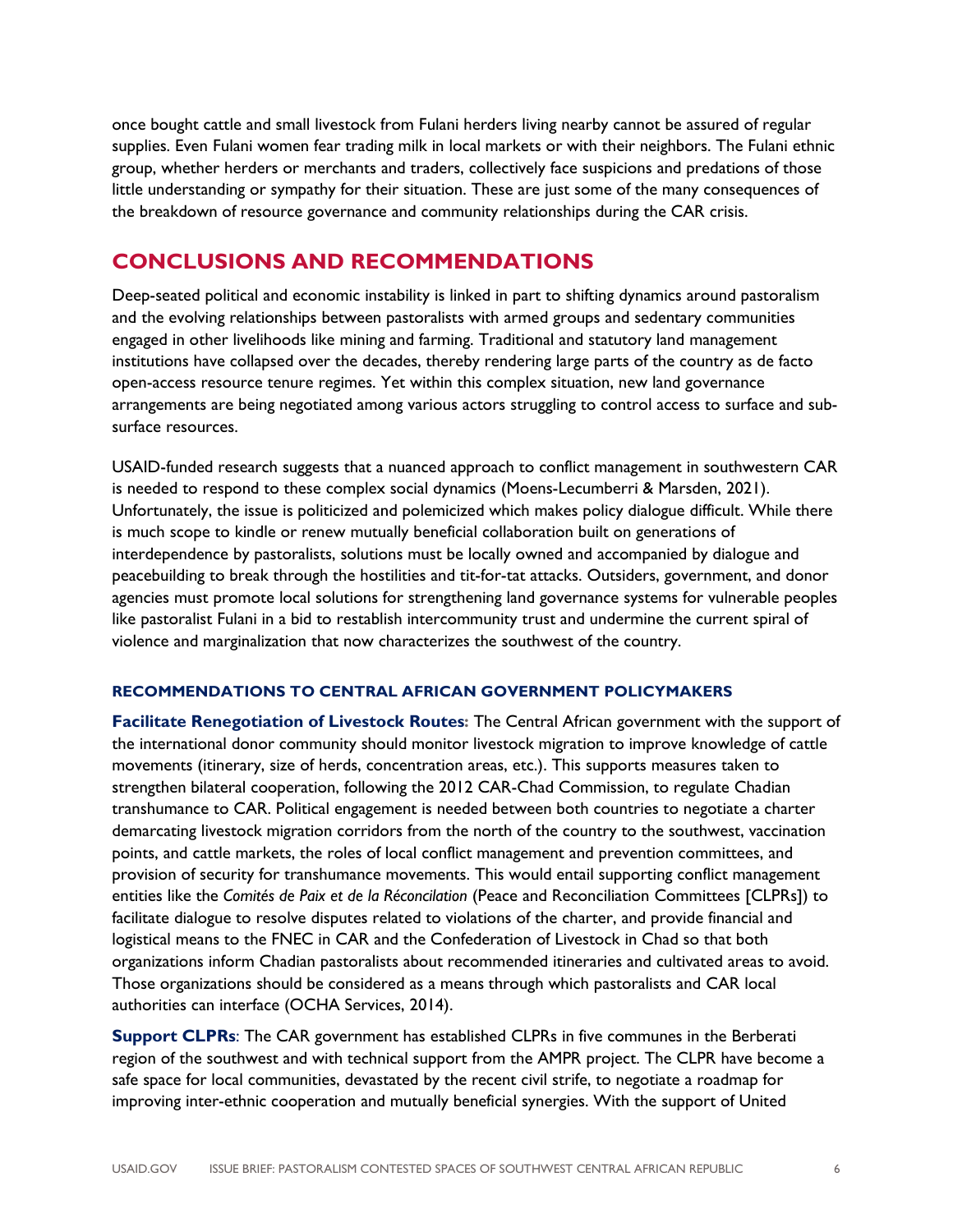Nations peacekeeping forces, the Ministry of Humanitarian Action and National Reconciliation negotiated conventions, called Local Pacts, which spell out clearly a range of pragmatic responses to what local stakeholders view as the triggers of violent conflict in their localities. The signed conventions also note what all members of the community view as ways to bring about redistributive justice and reconciliation. The intense negotiation of three initial Local Pacts have helped to rebuild trust and confidence in local government (Freudenberger & Mogba, 2018). These local pacts will be continuously monitored by the Ministry of Humanitarian Action and National Reconciliation through documentation of conflicts recorded by Peace and Reconciliation Committees. An independent evaluation of the efficacy of Local Pacts should be carried out at some point, perhaps through an initiative supported by the ministry but financed by an international donor.

**Provide Clear Public Policy Guidance on Contentious Matters of Interest to Pastoralists:** 

Fulani interviewed as part of the Concordis International study suggested that government should provide policy guidance on an agreed tariff of damages awardable in case of damage to crops, livestock, or other property; schedule of fees chargeable by the authorities for arbitrating disputes; policies for dealing with different criminal and civil grievances, including theft of cattle, damage to crops, injury or death following an altercation, sexual violence, criminal damage by arson, and theft, among others and; a mechanism to report corruption and other abuses of power, whether from the local authorities, at checkpoints, or by the Mining Brigade, a para-military force with the authority to combat fraud and smuggling in the mining sector and currently under the auspices of the Ministry of Interior

#### **RECOMMENDATIONS TO CAR PEACEKEEPING AND SECURITY FORCES**

**Guarantee Basic Security for Rural Populations:** The security of pastoralists and farming/mining communities needs to be assured before negotiations can commence with CLPRs to put in place Local Pacts. Indeed, discussions around Local Pacts often include calls for increased security and less abuse by public security forces. During public forums, the communities encouraged military forces to remain neutral in local conflicts, but they recognized that training is needed for the military if there is to be any hope of creating the security needed to foster social dialogue and new agreements. State actors can and must play a role in maintaining security while also supporting public and transparent negotiations.

**Protect Pastoralist Transhumance Routes:** Once Local Pacts are in place, pastoralist groups have suggested that security forces like the gendarmerie should patrol livestock migration routes, particularly at well-known flashpoints and international border crossings. Security is also needed to protect technical services, like veterinary staff so needed for livestock vaccination programs.

#### **RECOMMENDATIONS TO LOCAL AND TRADITIONAL AUTHORITIES**

**Negotiate Restitution for Pastoralist Community Members:** During the Concordis International focus group interviews and forums with pastoralists, a common theme emerged about the importance of swiftly resolving outstanding cases of restitution of homes of pastoralists occupied by others during the civil disturbances. This discussion led to suggestions that improved community engagement is needed in the management of the Dzanga-Sangha National Park, including compensation for farmers whose crops are destroyed by wild animals. Others noted the importance of supporting the Kimberley Process Monitoring Committees known as the *Comité Local de Suivie* (CLS) charged with reporting on whether Kimberley Process Certification Operational Framework requirements meet security and free trade conditionalities from conflict-free diamond compliant zones (Kimberley Process, 2015).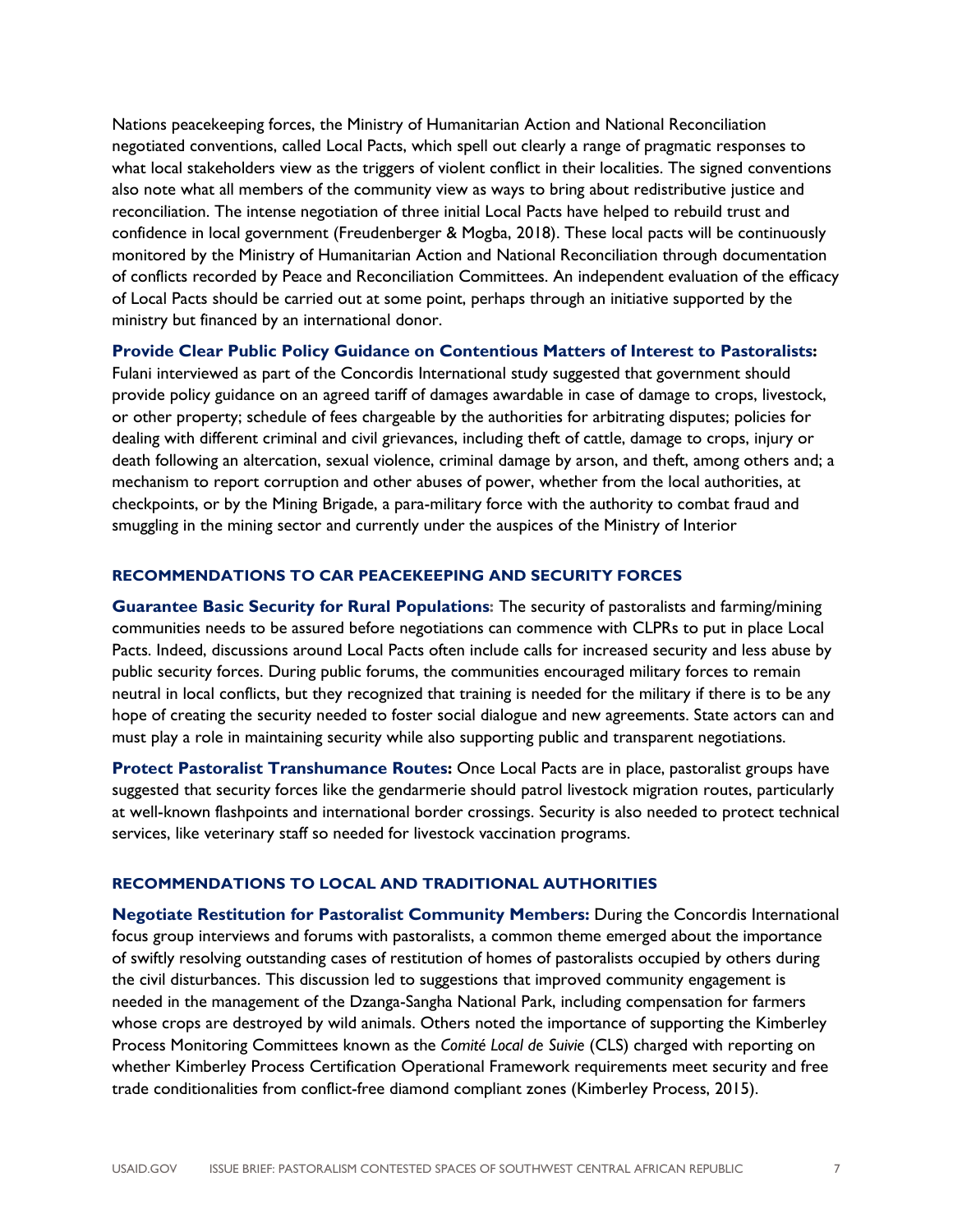#### **RECOMMENDATIONS TO THE FNEC**

**Inclusive Dialogue Platforms:** The forums organized for the Concordis International study led to a series of recommendations to the pastoralist federation that stressed the importance of their engagement in putting in place formalized dialogues between livestock herders and others to negotiate access to pastures and livestock migration corridors. The federation was asked to take a more public stance in advocating for low-cost access to veterinarian services along livestock migration corridors, particularly at border crossings. Recommendations were made to promote security-marking of cattle, whether by branding or by Radio Frequency Identification (RFID) chips to establish ownership. This led to recommendations for abattoirs to verify ownership of livestock before purchase.

#### **RECOMMENDATIONS TO DONOR DEVELOPMENT AGENCIES**

**Devolve Peace Building and Reconciliation to Local Structures:** Unfortunately, in situations like the CAR where the state is cash-strapped and weakened by years of conflict and predatory behavior, champions for peace and justice within the state may be able to do little more than communicate national policies encouraging resolution of local conflicts by local peoples, through resolutions based on traditional African concepts of justice, fairness, and flexibility. Ultimately, this rather hands-off approach requires national and international policymakers to step back and respect the decisions of local communities emerging out of conflict and crisis. Faith in the capacity of local communities, divided and weakened as they might currently be, to devise creative responses to the long-standing crises reported in this issue brief, must be accorded. Otherwise, the only thing financially strapped state authorities and donors can do is to try to create safe spaces for local negotiations and respect for locally negotiated frameworks to negotiate new rules of access to resources, and culturally appropriated sanctions for deviant behavior.

**Support training in mediation and arbitration techniques for traditional and local authorities, women, and young people**: The international donor community can contribute much by providing training and support for livelihood diversification, including inland fisheries to generate

alternative sources of animal protein while improving the access to markets of livestock producers. The international donor community ought to provide training to military and security services on mediation and arbitration techniques, including the importance of maintaining neutrality on issues around pastoralism to help local communities resolve disputes impartially. By doing this, the international community can help build public trust and confidence in the facilitation role of government. Training for women as mediators and arbiters to ensure women are included in peacebuilding and justice efforts is critically important, though until now, women have not played a highly visible role in community conflict resolution and negotiation of Local Pacts and other conventions. The international donor community ought to continue to support programs for young people to participate in conflict management mechanisms at the local level, and through this, demonstrate the effectiveness of alternative dispute resolution.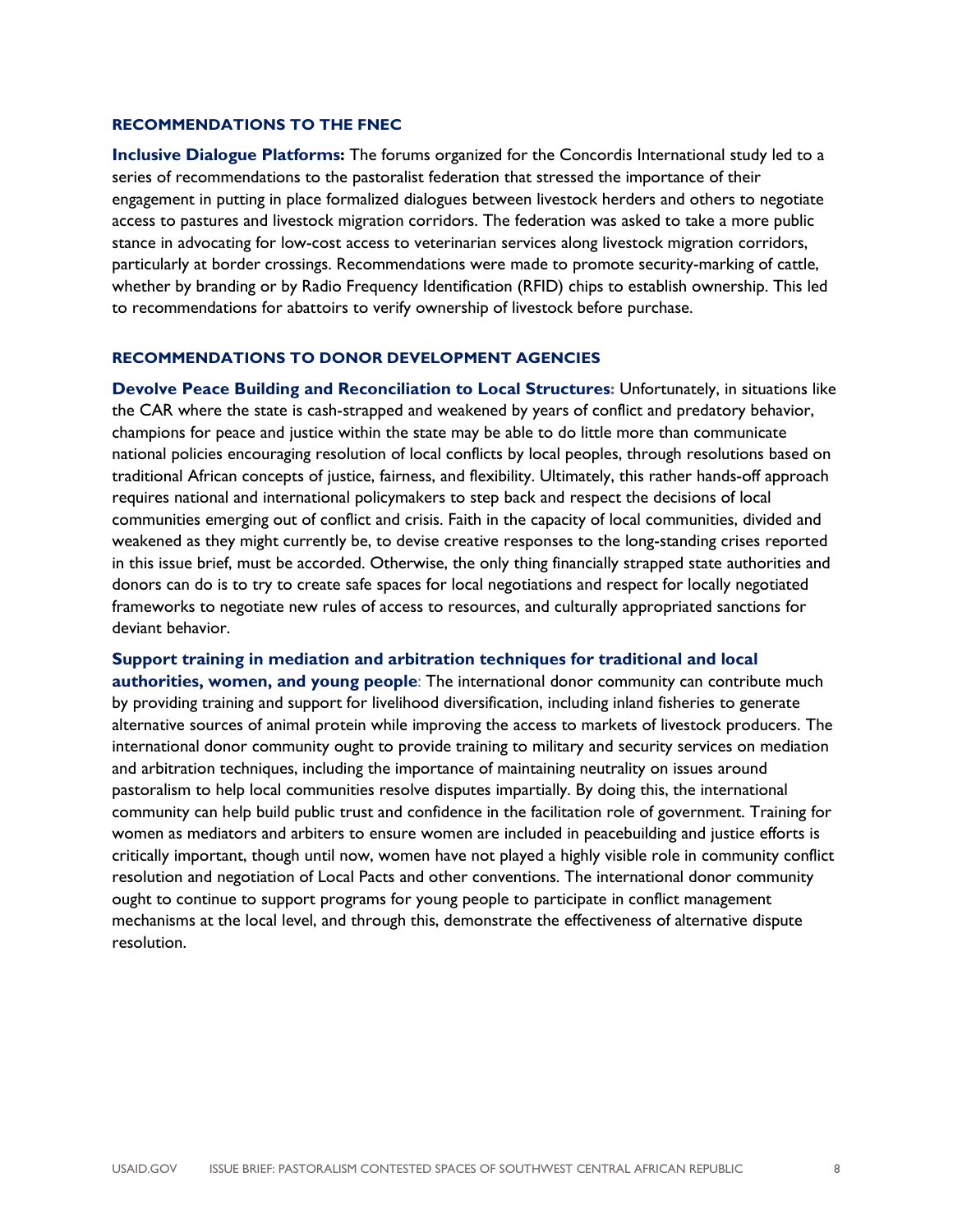### **REFERENCES**

- Agger, K. (2015). *Warlord business: CAR's violent armed groups and their criminal operations for profit and power.* The Enough Project.<https://enoughproject.org/files/Warlord%20Business%20061615.pdf>
- Amadou, A. (2018). Bonee and Fitina: Mbororo Nomads Facing and Adapting to Conflict in Africa. *Conflict and Society, 4*(1), 245-258. doi:10.3167/arcs.2018.040118
- Ankogui-Mpoko, G.-F & Vircoulon, T. (2018). *La transhumance en Centrafrique : une analyse multidimensionnelle.* Bangui: European Union-Fond Bekou/Landell Mills. https://ecofaune.org/IMG/pdf/rapport\_transhumance\_final\_fonds\_bekou.pdf
- Ankogui-Mpoko, G.-F., Passingring, K., Ganota, B., & Kadekoy-Tigague, D. (2009). *Insécurité, mobilité et migration des éleveurs dans les savanes d'Afrique centrale.* Savanes africaines en développement: innover pour durer. http://hal.cirad.fr/cirad-00457233/document
- Arditi, C. (2009). La paupérisation des éleveurs Peuls de RCA. In Arditi, C. and Faye, B. (Eds.), *L'élevage, richesse des pauvres* (pp. 37-51). Paris : Edition Quae. doi: 10.3917/quae.duteu.2009.01.0037
- Betabelet, J. R., Ababa, A. M., & Tidjani, I. (2015). Élevage bovin et conflits en Centrafrique. *Les Cahiers d'Outre-Mer, 68*(272), 557-575. doi:10.4000/com.7655
- Bierschenk, T., & De Sardan, J. O. (1997). Local powers and a distant state in rural CAR. *The Journal of Modern African Studies, 35*(3), 441-468. doi:10.1017/s0022278x97002504
- Bonnet, B., Anvroin, M., Dufumier, M., Mahamadou, A., & Mogba, Z. (2017). *Contribution à la relance du dialogue local à Berbérati.* IRAM. [https://www.iram](https://www.iram-fr.org/ouverturepdf.php?file=appuidialoguelocalberberati-final-1493367256.pdf)[fr.org/ouverturepdf.php?file=appuidialoguelocalberberati-final-1493367256.pdf](https://www.iram-fr.org/ouverturepdf.php?file=appuidialoguelocalberberati-final-1493367256.pdf)
- Boutrais, J. (2001). Du pasteur au boucher : Le commerce du bétail en Afrique de l'Ouest et du Centre. *Autrepart, 19*(3), 49-70. doi:10.3917/autr.019.0049
- Boutrais, J. (1994). Pour une nouvelle cartographie des Peuls (Remapping the Fulani). *Cahiers d'Études Africaines* 34(133/135), 137-146. [https://www.persee.fr/doc/cea\\_0008-](https://www.persee.fr/doc/cea_0008-%090055_1994_num_34_133_2044) 0055 1994 num 34 133 2044
- Chauvin, E. (2015). Pour une poignée de ressources. Violences armées et pénurie des rentes en Centrafrique. *Les Cahiers D'Outre-Mer, 68*(272), 481-500. <https://journals.openedition.org/com/7621>
- Chauvin, E., & Seignobos, C. (2013). L'imbroglio centrafricain. *Afrique Contemporaine, 248*(4), 119. https://doi.org/10.4000/com.764doi:10.3917/afco.248.0119
- Chauvin, E., Lallau, B., & Magrin, G. (2015). Le contrôle des ressources dans une guerre civile régionalisée (Centrafrique). Une dynamique de décentralisation par les armes. *Les Cahiers D'Outre-Mer, 68*(272), 467-479. doi:10.4000/com.7617
- Coghe, S. (2017). *Extending the pastoral frontier: The introduction of cattle farming in Central Africa.*  Commodities of Empire Working Paper No. 28. https://www.researchgate.net/publication/321914225 Extending the Pastoral Frontier The Int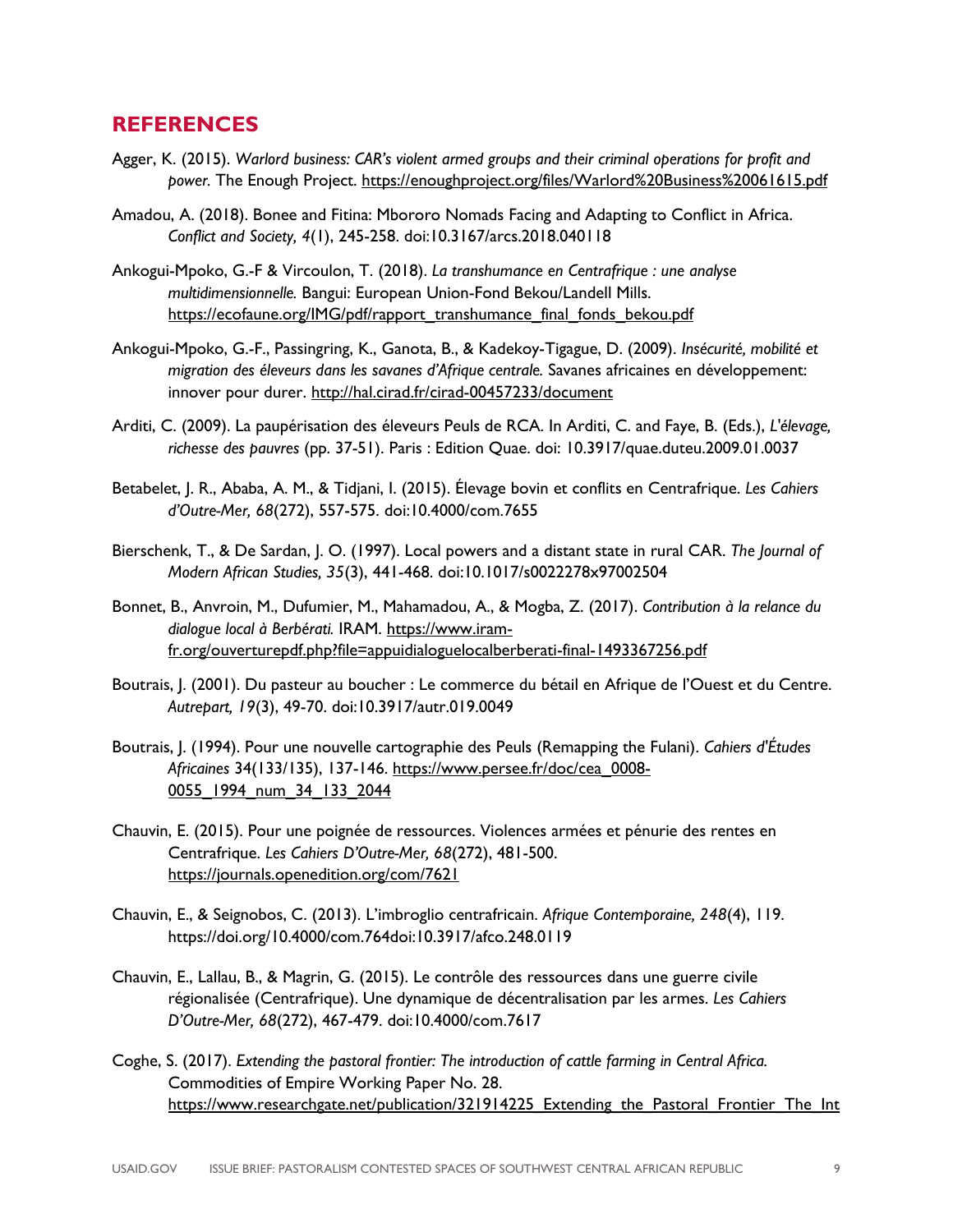roduction of Cattle Farming in French Equatorial Africa during Late Colonialism Commo dities of Empire Working Paper No 28 June 2017 httpscommoditiesofempireorguk

- Conciliation Resources. (2015). *Analysis of conflict and peacebuilding in the CAR.* Conciliation Resources. <https://m.c-r.org/sites/default/files/872%20CR%20CAR%20report%20ENG%20FINAL%20web.pdf>
- de Vries, L. (2020). Navigating violence and exclusion: The Mbororo's claim to the CAR's margins. *Geoforum, 109,* 162-170. doi:10.1016/j.geoforum.2018.03.014
- Debos, M. (2008). Fluid loyalties in a regional crisis: Chadian ex-liberators in the CAR. *African Affairs, 107*(427), 225-241. doi:10.1093/afraf/adn004
- Dufumier, M., & Lallau, B. (2015). Impossible développement agricole en République centrafricaine ? *Les Cahiers D'Outre-Mer, 68*(272), 535-555. doi:10.4000/com.7647
- Dukhan, N. (2018). Proliferation II: La Frénésie du Pouvoir et Les Guerres d'influence aux Origines de l'escalade des Violences Sectaires en République Centrafricaine. [https://enoughproject.org/wp](https://enoughproject.org/wp-content/uploads/ProliferationII_Enough_Nov2018-web.pdf)content/uploads/ProliferationII\_Enough\_Nov2018-web.pdf
- Emmanuel, N., & Schwartz, B. (2019). Managing fragility? Chad's (Il)liberal interventions and the making of a regional hegemon. In: J. Lahai, K. von Strokirch, H. Brasted, & H. Ware (Eds.), *Governance and political adaptation in fragile states* (195-213). Palgrave Macmillan, Cham. https://doi.org/10.1007/978-3-319-90749-9\_8
- Food and Agricultural Organization. (2015). *Situation de la transhumance et étude socioanthropologique des populations pastorales après la crise de 2013-2014 en République Centrafricaine*. United Nations Food and Agriculture Organization. [http://www.fao.org/fileadmin/user\\_upload/emergencies/docs/rapport-transhumance-FR.pdf](http://www.fao.org/fileadmin/user_upload/emergencies/docs/rapport-transhumance-FR.pdf)
- Frantz, C. (2018). Fulani continuity and change under five flags. In M. Adamu, & A. H. M. Kirk-Greene (Eds.), *Pastoralists of the West African savanna* (16-39). Routledge.
- Freudenberger, M. & Mogba, Z. (1998). Human Migration in the Protected Zones of Central Africa: The Case of the Dzanga-Sangha Special Reserve. In *Resource Use in the Trinational Sangha River Region of Equatorial Africa: Histories, Knowledge Forms, and Institutions*, pp. 104-129. Bulletin Series. No. 102. Yale School of Forestry and Environmental Studies. http://www.umich.edu/~infosrn/PDF\_FILES/ENGLISH\_.PDF/SEC.\_2/MOGBA.PDF
- Freudenberger, M., & Mogba, Z. (2018). *The capture of the commons: militarized pastoralism and struggles for control of surface and sub-surface resources in southwest CAR.* World Bank Land and Poverty Conference, Washington, D.C., March 2018. [https://land-links.org/wp](https://land-links.org/wp-content/uploads/2018/03/Session-06-06-The-Capture-of-the-Commons-Freudenberger-908_paper.pdf)[content/uploads/2018/03/Session-06-06-The-Capture-of-the-Commons-Freudenberger-](https://land-links.org/wp-content/uploads/2018/03/Session-06-06-The-Capture-of-the-Commons-Freudenberger-908_paper.pdf)[908\\_paper.pdf](https://land-links.org/wp-content/uploads/2018/03/Session-06-06-The-Capture-of-the-Commons-Freudenberger-908_paper.pdf)
- Freudenberger, M., Sanjak, J., Tagliarino, N., & and Thomson, N. (2019). *Climate Change, Land And Resource Governance, and Violent Extremism: Spotlight on the African Sahel.*  [https://www.tetratech.com/pdf/download?url=http://localhost%252fen%252fdocs%252fclimate%2](https://www.tetratech.com/pdf/download?url=http://localhost%252fen%252fdocs%252fclimate%252dchange%252dland%252dresource%252dgovernance%252dviolent%252dextremism%252da%252dlook%252dat%252dthe%252dafrican%252dsahel%252epdf) [52dchange%252dland%252dresource%252dgovernance%252dviolent%252dextremism%252da%2](https://www.tetratech.com/pdf/download?url=http://localhost%252fen%252fdocs%252fclimate%252dchange%252dland%252dresource%252dgovernance%252dviolent%252dextremism%252da%252dlook%252dat%252dthe%252dafrican%252dsahel%252epdf) [52dlook%252dat%252dthe%252dafrican%252dsahel%252epdf](https://www.tetratech.com/pdf/download?url=http://localhost%252fen%252fdocs%252fclimate%252dchange%252dland%252dresource%252dgovernance%252dviolent%252dextremism%252da%252dlook%252dat%252dthe%252dafrican%252dsahel%252epdf)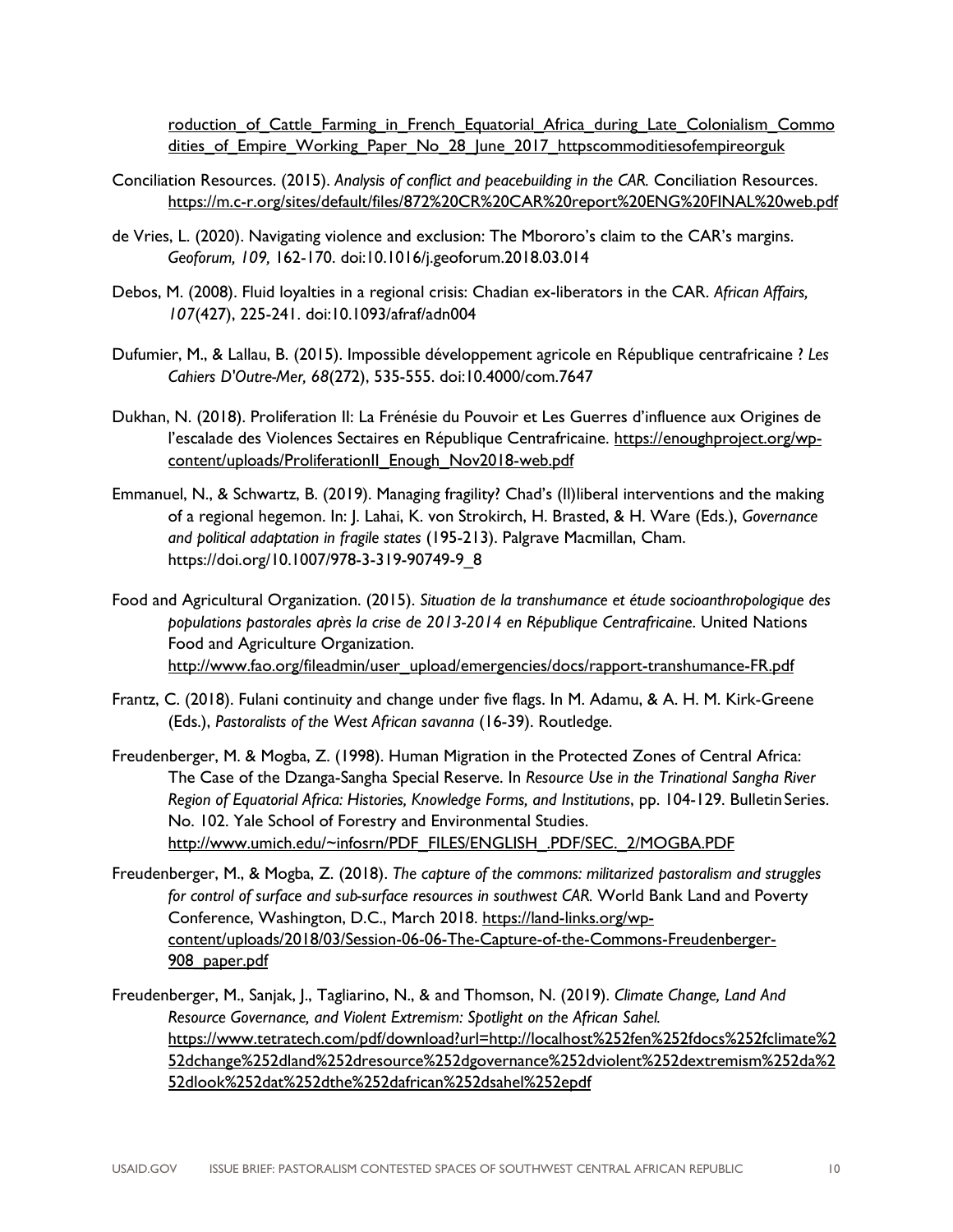- Giroux, J., Lanz, D., & Sguaitamatti, D. (2009). *The tormented triangle: The regionalisation of conflict in Sudan, Chad, and the Central African Republic.* Crisis States Working Paper Series No. 2, Crisis States Resource Center. [https://css.ethz.ch/content/dam/ethz/special-interest/gess/cis/center-for](https://css.ethz.ch/content/dam/ethz/special-interest/gess/cis/center-for-securities-studies/pdfs/The-Tormented-Triangle.pdf)[securities-studies/pdfs/The-Tormented-Triangle.pdf](https://css.ethz.ch/content/dam/ethz/special-interest/gess/cis/center-for-securities-studies/pdfs/The-Tormented-Triangle.pdf)
- Glawion, T., & de Vries, L. (2018). Ruptures revoked: Why the CARs unprecedented crisis has not altered deep-seated patterns of governance. *The Journal of Modern African Studies, 56*(3), 421-442. doi:10.1017/s0022278x18000307
- Hickey, S. (2007). Caught at the crossroads: Citizenship, marginality and the Mbororo Fulani in Northwest Cameroon. In P. Nugent, D, Hammett, & S. Dorman (eds.), *Making nations, creating strangers* (81-104). Brill. https://doi.org/10.1163/ej.9789004157903.i-280.30
- Howard, L. M. (2019). Coercion in the CAR. In L. M. Howard, *Power in peacekeeping* (129-184). Cambridge University Press. https://doi.org/10.1017/9781108557689.006
- International Crisis Group. (2014). *The security challenges of pastoralism in central Africa.* Africa Report No. 215. International Crisis Group. [https://d2071andvip0wj.cloudfront.net/the-security-challenges](https://d2071andvip0wj.cloudfront.net/the-security-challenges-of-pastoralism-in-central-africa.pdf)[of-pastoralism-in-central-africa.pdf](https://d2071andvip0wj.cloudfront.net/the-security-challenges-of-pastoralism-in-central-africa.pdf)
- International Crisis Group. (2021a). Les défis de l'armée tchadienne. Rapport Afrique N°298. 22 janvier 2021.<https://d2071andvip0wj.cloudfront.net/298-les-defis-armee-tchadienne.pdf>
- International Crisis Group. (2021b). Saving the CAR's Elections and Averting Another Cycle of Violence. https://d2071andvip0wj.cloudfront.net/car-22xii20-en\_0.pdf
- International Crisis Group. (2014) The Security Challenges of Pastoralism in Central Africa Republic. [https://reliefweb.int/report/central-african-republic/security-challenges](https://reliefweb.int/report/central-african-republic/security-challenges-pastoralism-central-africa)[pastoralism-central-africa](https://reliefweb.int/report/central-african-republic/security-challenges-pastoralism-central-africa)
- International Peace Information Services and Concordis International. (2020). Promoting peaceful and safe seasonal migration in Northern CAR, Results of Consultation with transboundary herders, semi-settled herders and settled communities in Ouham Pendé and Western Ouham. Antwerp. <https://ipisresearch.be/wp-content/uploads/2021/02/2101-Concordis-Report.pdf>
- Issa, S. (2006). La prise d'otages aux confins du Cameroun, de la Centrafrique et du Tchad: une nouvelle modalité du banditisme transfrontalier. *Polis, 13*(1-2), 119-46. <http://polis.sciencespobordeaux.fr/vol13n1-2/issa.pdf>
- Jaillon, A., & de Brier, G. (2019). *Cartographie des sites miniers artisanaux dans l'ouest de la Centrafrique*. USAID Artisanal Mining and Property Rights/International Peace Information Service. [https://land-links.org/wp-content/uploads/2020/04/AMPR-IPIS-ASM-Mapping-in-Western-CAR-](https://land-links.org/wp-content/uploads/2020/04/AMPR-IPIS-ASM-Mapping-in-Western-CAR-English-Final.pdf)[English-Final.pdf](https://land-links.org/wp-content/uploads/2020/04/AMPR-IPIS-ASM-Mapping-in-Western-CAR-English-Final.pdf)
- Kimberley Process, (2015). *Operational Framework for Resumption of Exports of Rough Diamonds From The Central African Republic*.<https://2009-2017.state.gov/documents/organization/246604.pdf>
- Koumanda Kotogne, F. A. (1989). *Rapports entre la FNEC Fédération nationale des éleveurs centrafricains et les possibilités de la semi-privatisation de la fonction Vétérinaire en Centrafrique.* Mémoire DESS : Productions Animales en Régions Chaudes Dissertation, Ecole nationale vétérinaire d'Alfort/CIRAD.<https://agritrop.cirad.fr/317914/>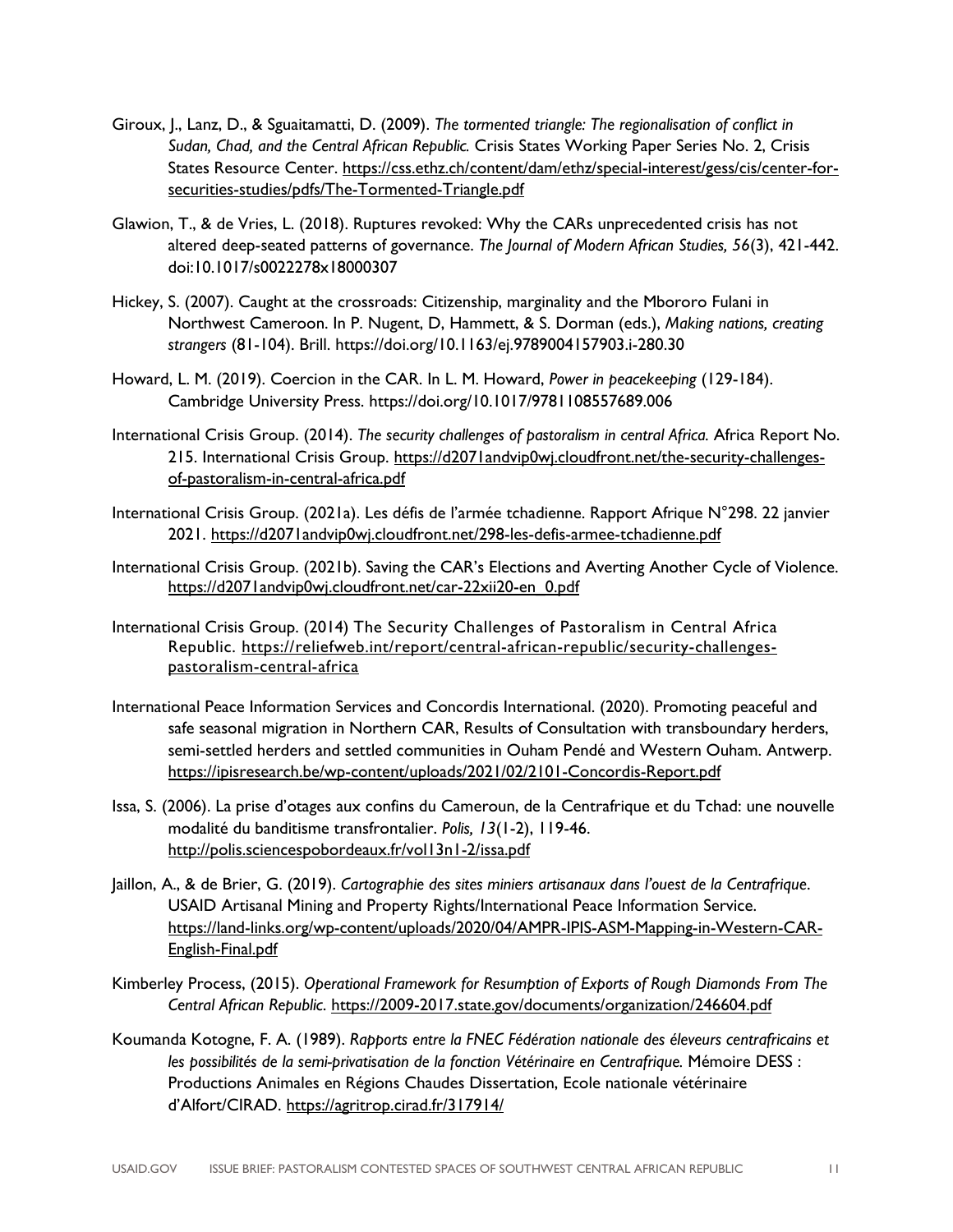- Laissus, P., & Lallau, B. (2013). Résilience spontanée, résilience suscitée. Les complexités de l'action humanitaire en « Zone LRA» (Est de la République Centrafricaine). *Éthique et économique/Ethics and economics, 10*(1).<http://hdl.handle.net/1866/9029>
- Lallau, B. (2015). Plongée au cœur des ténèbres centrafricaines. *Journal Des Anthropologues* (140-141), 283-301. doi:10.4000/jda.6149
- Liba'A, N. K., Dugué, P., & Torquebiau, E. (2012). Éleveurs et agriculteurs du nord du Cameroun face à la violence et aux insécurités. *Cahiers De Géographie Du Québec Articles, 55*(155), 175-195. doi:10.7202/1007225ar
- Lombard, L. (2013). Navigational tools for Central African Roadblocks. *PoLAR: Political and Legal Anthropology Review, 36*(1), 157-173. doi:10.1111/plar.12008
- Lombard, L. (2016a). *State of rebellion: violence and intervention in the CAR*. Zed Books Ltd.
- Lombard, L. (2016b). Threat economies and armed conservation in northeastern CAR. *Geoforum, 69*, 218-226. doi:10.1016/j.geoforum.2015.08.010
- Lombard, L. (2018). Denouncing sovereignty: Claims to liberty in northeastern CAR. *Comparative Studies in Society and History, 60*(4), 1066-1095. doi:10.1017/S0010417518000385.
- Lombard, L., & Picco, E. (2019). Distributive justice at war: Displacement and its afterlives in the CAR. *Journal of Refugee Studies.* doi:10.1093/jrs/fez012
- Luizza, M. (2017). *Transhumant pastoralism in Central Africa: Emerging impacts on conservation and security.*  United States Fish and Wildlife Service Division of International Conservation, Africa Branch. <https://www.fws.gov/international/pdf/usfws-transhumant-pastoralism-issue-brief.pdf>
- Luizza, M. (2019). Urban Elites' Livestock Exacerbate Herder-Farmer Tensions in Africa's Sudano-Sahel. Retrieved from [https://climate-diplomacy.org/magazine/conflict/urban-elites-livestock](https://climate-diplomacy.org/magazine/conflict/urban-elites-livestock-exacerbate-herder-farmer-tensions-africas-sudano-sahel)[exacerbate-herder-farmer-tensions-africas-sudano-sahel](https://climate-diplomacy.org/magazine/conflict/urban-elites-livestock-exacerbate-herder-farmer-tensions-africas-sudano-sahel)
- Magrin, G. (2013). *Voyage en Afrique rentière: Une lecture géographique des trajectoires du développement*. *Afrique Contemporaine 249(2014/1)*, 128-130. doi :10.3917/afco.249.0128
- Magrin, G., Jamin, J., Faure, G., & Duteurtre, G. (2003). Les savanes d'Afrique centrale entre enclavement et intégration aux marchés / Central African savannas: Between isolation and market integration. *Annales De Géographie, 112*(633), 471- 494.<https://www.jstor.org/stable/23456322?seq=1>
- Marc, A. (2012). *Understanding access to justice and conflict resolution at the local level in the Central African Republic.* World Bank.<http://hdl.handle.net/10986/16097>
- Marchal, R. (2016a). An emerging military power in central Africa? Chad under Idriss Déby. *Sociétés politiques comparées, 40*(octobre-décembre 2016), 2-20.
- Marchal, R. (2016b). Brève histoire d'une transition singulière : La République centrafricaine de janvier 2014 à mars 2016. Réseau des Organisations de la Société Civile Centrafricaine pour la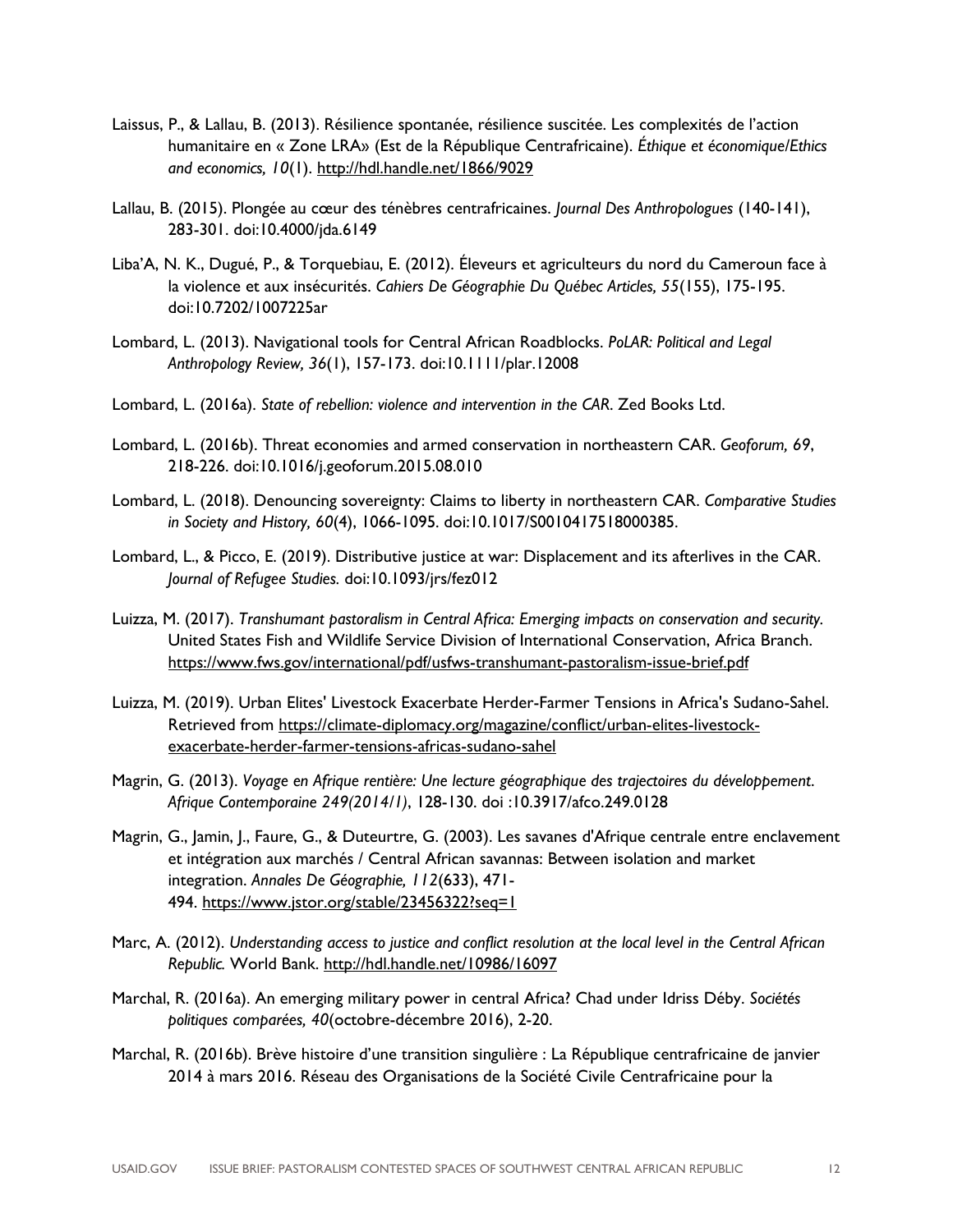Gouvernance et le Développement (ROSCA-GD). [https://ccfd](https://ccfd-terresolidaire.org/IMG/pdf/breve_histoire_de_la_transition_en_rca.pdf)terresolidaire.org/IMG/pdf/breve\_histoire\_de\_la\_transition\_en\_rca.pdf

- Matthysen, K., & Clarkson, I. (2013). *Gold and diamonds in the CAR: The country's mining sector, and related social, economic and environmental issues.* International Peace Information Service. [https://reliefweb.int/sites/reliefweb.int/files/resources/Gold%20and%20diamonds%20in%20the%2](https://reliefweb.int/sites/reliefweb.int/files/resources/Gold%20and%20diamonds%20in%20the%20Central%20African%20Republic.pdf) [0Central%20African%20Republic.pdf](https://reliefweb.int/sites/reliefweb.int/files/resources/Gold%20and%20diamonds%20in%20the%20Central%20African%20Republic.pdf)
- Mbétid-Bessane, E., Havard, M., Leroy, J., & Koye, D. (2009). Effets des changements socio-économiques sur les stratégies des agriculteurs des zones cotonnières d'Afrique Centrale. *Cameroon Journal of Agricultural Science, 2*(2). doi:10.4314/cjas.v2i2.48345
- Mehler, A. (2011). Rebels and parties: The impact of armed insurgency on representation in the CAR. *The Journal of Modern African Studies, 49* (1):115-139. <https://doi.org/10.1017/S0022278X10000674>
- Moens-Lecumberri, A. & Marsden, P. (2021). *Pastoralism in transition: Evolving economic and social dynamics*  in south-western CAR. USAID Artisanal Mining and Property Rights (AMPR) program. [https://land](https://land-links.org/wp-content/uploads/2021/05/USAID-AMPR-Pastoralism-Study-Report-April-6-2021.pdf)[links.org/wp-content/uploads/2021/05/USAID-AMPR-Pastoralism-Study-Report-April-6-2021.pdf](https://land-links.org/wp-content/uploads/2021/05/USAID-AMPR-Pastoralism-Study-Report-April-6-2021.pdf)
- Moritz, M., & Scholte, P. (2011). Ethical predicaments: Advocating security for mobile pastoralists in weak states. *Anthropology Today, 27*(3), 12-17. doi:10.1111/j.1467-8322.2011.00807.x
- Ngodi, E. (2015). L'Afrique centrale face aux enjeux sécuritaires du XXIe siècle. In Gahama, J. (Ed.), *Les perspectives de l'Afrique* (pp. 79-101). [https://codesria.org/IMG/pdf/5-ngodi](https://codesria.org/IMG/pdf/5-ngodi-les_perspectives_de_l_afrique.pdf)les perspectives de l afrique.pdf
- Ngovon, G. (2015). Le contrôle des ressources de l'État, un enjeu des conflits en Centrafrique. *Les Cahiers D'Outre-Mer, 68*(272), 501-533. doi:10.4000/com.7634
- Roulet, P.A., Pelissier, C., Patek, G., Beina, D., & Ndallot, J. (2007). *Projet Zemongo–Un aperçu du contexte écologique et de la pression anthropique sur les resources naturelles de la Réserve de Faune de Zemongo, Préfecture du Haut-Mbomou, République Centrafricaine.* Unpublished final mission report. Bangui: Ministère des Eaux et Forêts, Chasses, Pêches, chargé de l'Environnement (MEFCPE).
- Schouten, P. (2019). Roadblock politics in Central Africa. *Environment and Planning D: Society and Space*, 37(5):924-2941. [https://doi.org/10.1177/0263775819830400.](https://doi.org/10.1177%2F0263775819830400)
- Schouten, P., & Kalessopo, S.-P. (2019). *Politics of pillage: The political economy of roadblocks in the CAR.* International Peace and Information Service. https://pure.diis.dk/ws/files/1261246/1711 CAR\_roadblocks\_English.pdf
- Schouten, P., Stepputat, F., & Bachmann, J. (2019). States of circulation: Logistics off the beaten path. *Environment and Planning D: Society and Space, 37*(5):779-793. https://doi.org/10.1177/0263775819851940
- Seignobos, C. (2008). *La question mbororo. Réfugiés de la RCA au Cameroun*. HCR/SCAC/IRD. <https://hal.archives-ouvertes.fr/hal-03078099>